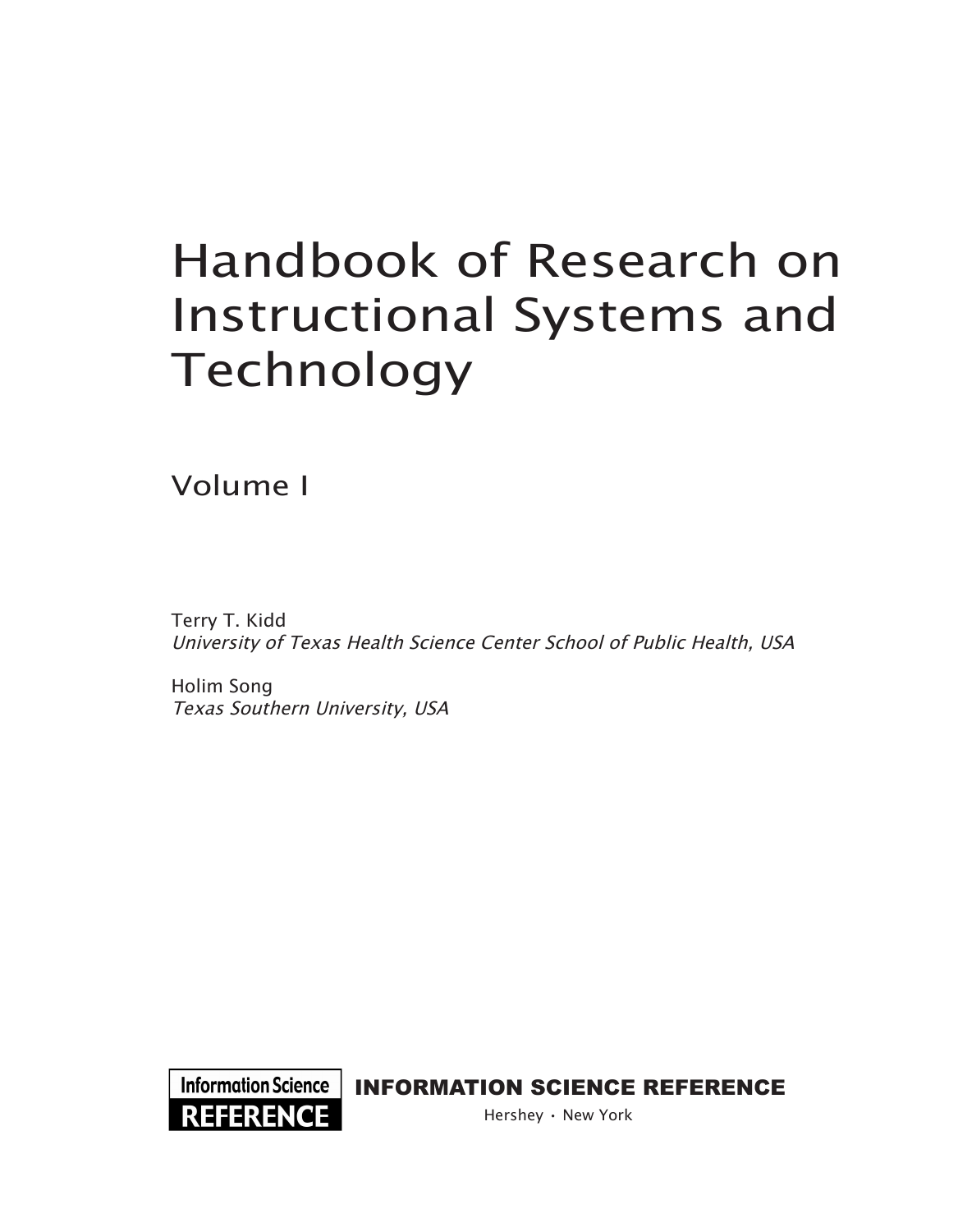Acquisitions Editor: Kristin Klinger Development Editor: Kristin Roth<br>Senior Managing Editor: Jennifer Neidig Senior Managing Editor: Managing Editor: Sara Reed Copy Editor: Holly Powell and Larissa Vinci<br>Typesetter: Jeff Ash Typesetter: Cover Design: Lisa Tosheff Yurchak Printing Inc.

Published in the United States of America by Information Science Reference (an imprint of IGI Global) 701 E. Chocolate Avenue, Suite 200 Hershey PA 17033 Tel: 717-533-8845 Fax: 717-533-8661 E-mail: cust@igi-global.com Web site: http://www.igi-global.com/reference

and in the United Kingdom by

Information Science Reference (an imprint of IGI Global) 3 Henrietta Street Covent Garden London WC2E 8LU Tel: 44 20 7240 0856 Fax: 44 20 7379 0609 Web site: http://www.eurospanonline.com

Copyright © 2008 by IGI Global. All rights reserved. No part of this publication may be reproduced, stored or distributed in any form or by any means, electronic or mechanical, including photocopying, without written permission from the publisher.

Product or company names used in this set are for identification purposes only. Inclusion of the names of the products or companies does not indicate a claim of ownership by IGI Global of the trademark or registered trademark.

Handbook of research on instructional systems and technology / Terry Kidd & Holim Song, editors.

p. cm.

 Summary: "This book provides information on different styles of instructional design methodologies, tips, and strategies on how to use technology to facilitate active learning and techniques to help faculty and researchers develop online instructional and teaching materials. It enables libraries to provide a foundational reference for researchers, educators, administrators, and others in the context of instructional systems and technology"--Provided by publisher.

Includes bibliographical references and index.

ISBN 978-1-59904-865-9 (hardcover) -- ISBN 978-1-59904-866-6 (ebook)

1. Instructional systems--Design. 2. Educational technology. 3. Educational innovations. I. Kidd, Terry. II. Song, Holim.

LB1028.38.H357 2008

371.33--dc22

#### 2007024155

British Cataloguing in Publication Data A Cataloguing in Publication record for this book is available from the British Library.

All work contributed to this book set is original material. The views expressed in this book are those of the authors, but not necessarily of the publisher.